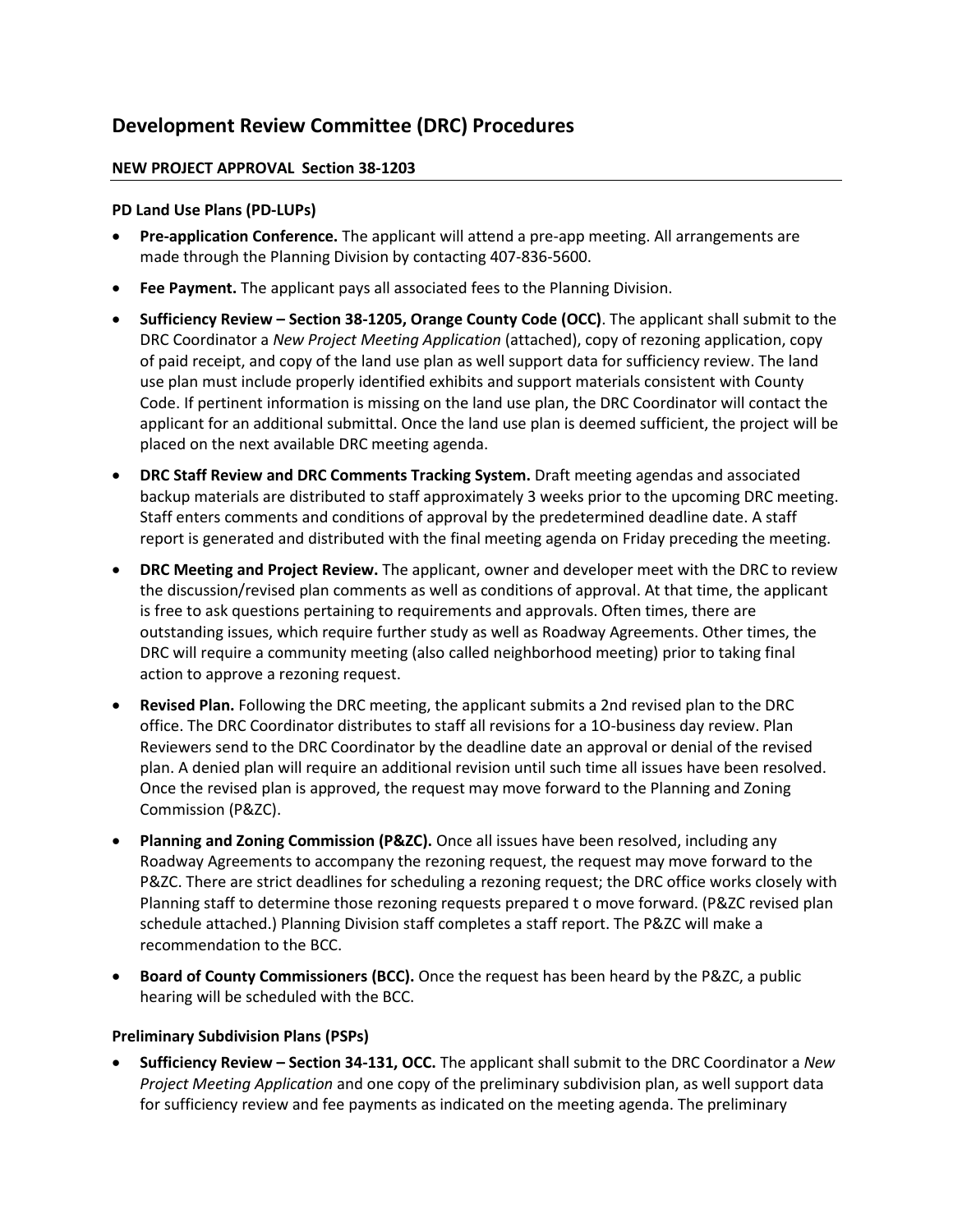subdivision plan must include properly identified exhibits and support materials consistent with County Code. If pertinent information is missing on the land use plan, the DRC Coordinator will contact the applicant for an additional submittal. Once the preliminary subdivision plan is deemed sufficient, the project will be placed on the next available DRC meeting agenda.

- **DRC Staff Review and DRC Comments Tracking System.** Draft meeting agendas and associated backup materials are distributed to staff approximately 3 weeks prior to the upcoming DRC meeting. Staff enters comments and conditions of approval by the predetermined deadline date. A staff report is generated and distributed with the final meeting agenda on Friday preceding the meeting.
- **DRC Meeting and Project Review.** The applicant, owner and developer meet with the DRC to review the discussion/revised plan comments as well as conditions of approval. At that time, the applicant is free to ask questions pertaining to requirements and approvals. Often times, there are outstanding issues, which require further study as well as Roadway Agreements. Other times, the DRC will require a community meeting (also called neighborhood meeting) prior to taking final action to approve a rezoning request.
- **Revised Plan.** Following the DRC meeting, the applicant submits a  $2^{nd}$  revised plan to the DRC office. The DRC Coordinator distributes to staff all revisions for a 10-business day review. Plan reviewers send to the DRC Coordinator by the deadline date an approval or denial of the revised plan. A denied plan will require additional revision until such time all issues have been resolved. Once the revised plan is approved, the request may move forward to the BCC.
- **Final Approval Board of County Commissioners.** Once all issues have been resolved, including any Roadway Agreements to accompany the subdivision request, the request may move forward to the BCC. The DRC Coordinator prepares the public hearing staff report for review by the DRC prior to requesting a public hearing. The request is forwarded to the Clerk's office. Per Sec. 34-73(a), OCC, PSP approval by the Board of County Commissioners shall automatically expire if subdivision construction plans are not submitted within one year of PSP approval and approved within two years of PSP approval, except that the DRC may grant successive one-year extensions if the developer makes written request to the DRC Chairman prior to the expiration date.

#### **Development Plans (DPs)**

- **Sufficiency Review-Section 38-1205, OCC.** The applicant shall submit to the DRC Coordinator a *New Project Meeting Application* and one copy of the development plan, as well support data for sufficiency review and fee payments. The development plan must include properly identified exhibits and support materials consistent with County Code. If pertinent information is missing on the land use plan, the DRC Coordinator will contact the applicant for an additional submittal. Once the development plan is deemed sufficient, the project will be placed on the next available DRC meeting agenda.
- **DRC Staff Review and DRC Comments Tracking System.** Draft meeting agendas and associated backup materials are distributed to staff approximately 3 weeks prior to the upcoming DRC meeting. Staff enters comments and conditions of approval by the predetermined deadline date. A staff report is generated and distributed with the final meeting agenda on Friday preceding the meeting.
- **DRC Meeting and Project Review.** The applicant, owner and developer meet with the DRC to review the discussion/revised plan comments as well as conditions of approval. At that time, the applicant is free to ask questions pertaining to requirements and approvals.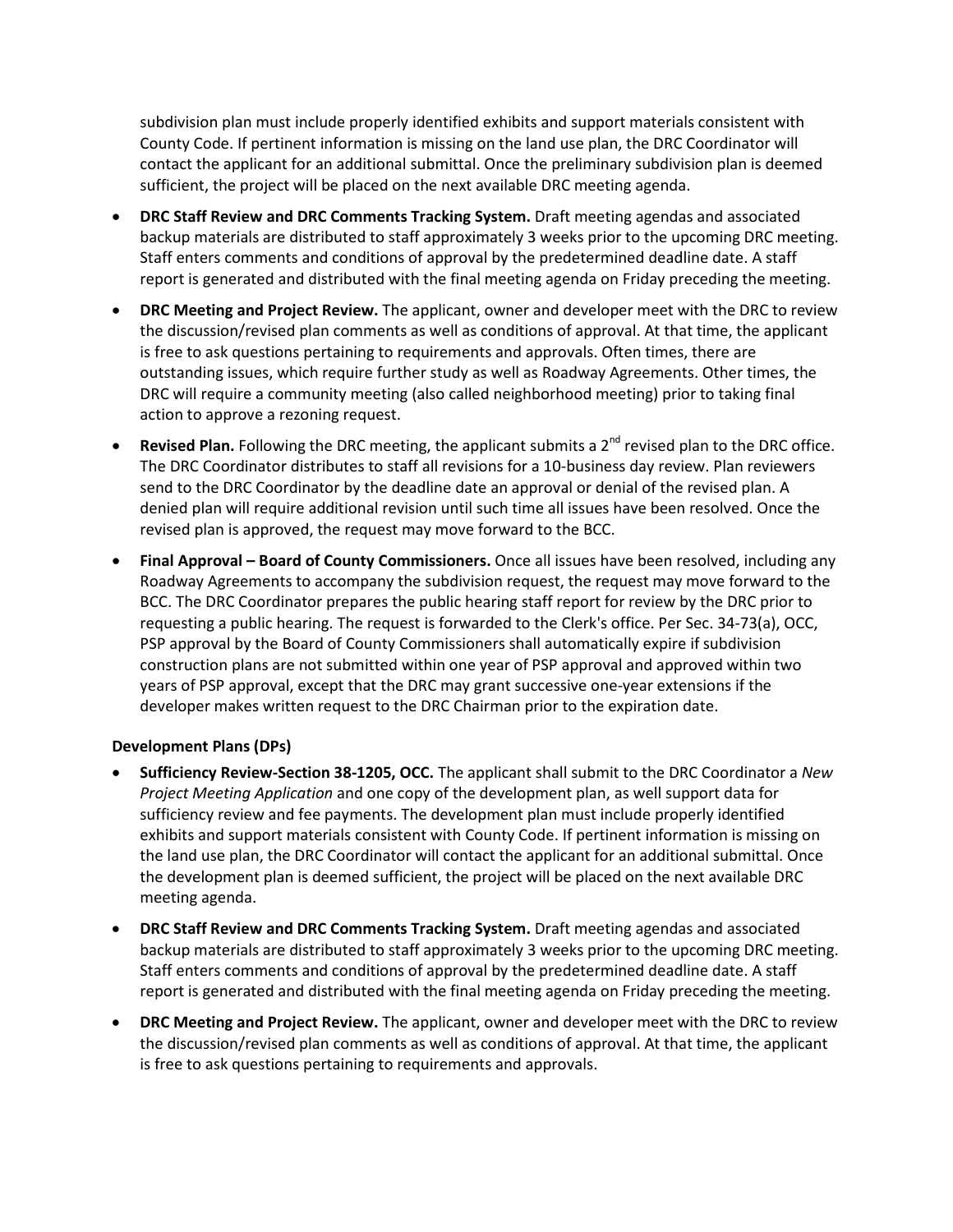- **Revised Plan.** Following the DRC meeting, the applicant submits a  $2^{nd}$  revised plan to the DRC office. The DRC Coordinator distributes to staff all revisions for a 10-business day review. Plan reviewers send to the DRC Coordinator by the deadline date an approval or denial of the revised plan. A denied plan will require additional revision until such time all issues have been resolved.
- **Final Approval DRC Consent Agenda.** Once all issues have been resolved, the development plan will be scheduled on the DRC Consent Agenda for final approval. A 15-day appeal period begins on the date of the final approval. Per Sec. 34-73(b), OCC, Development Plan approvals by the DRC shall automatically expire if subdivision construction plans are not submitted and approved within two years of DP approval by the DRC, except that the DRC may grant successive one-year extensions if the developer makes written request to the DRC Chairman prior to the expiration date.

#### **CHANGE DETERMINATION REQUESTS**

The DRC manages, reviews and evaluates change determinations to previously approved PD Land Use Plans, PSPs and DPs. All change determinations shall be classified as either substantial or nonsubstantial. Prior to being placed on an upcoming meeting agenda, the following requirements must be satisfied. There are no exceptions made to this policy.

- **Sponsor.** All applicants must contact a DRC representative prior to submitting a change determination application. The sponsoring division will forward an email to the DRC Coordinator with an understanding, not necessarily an agreement, of the requested change. Sponsor has nothing to do with sponsoring payment.
- **Fees.** All fees will be paid upon submittal of the meeting application to the DRC Office and are made payable to the BCC .
- **Previous BCC Conditions of Approval.** All change determinations to PD Land Use Plans and PSPs require submittal of all previous BCC Conditions of Approval.

## **PD Land Use Plans (Section 38-1207, OCC)**

- The following changes are a few examples of those change determination requests considered by the DRC:
	- o Land use not previously permitted under the approved PD zoning
	- $\circ$  Land use change adjacent to a property boundary except when is a reduction in the density or a reduction of intensity of approved residential development, unless the reduction locates the residential use adjacent to an incompatible use
	- o Waivers from Zoning code
	- o A change that would amend a previous BCC Condition of Approval
	- o A change to access points
	- o A change that would result in an increase in the maximum building height
	- o Transfer entitlements between parcels
	- o Add new uses
	- o Other land use changes as noted under 38-1207
- **Revised Plan.** Following the DRC meeting, staff will either review the plan submitted as backup with the application, or will require submittal of a new revision. Plan reviewers send to the DRC Coordinator by the deadline date an approval or denial of the revised plan. A denied plan will require an additional revision until such time all issues have been resolved.